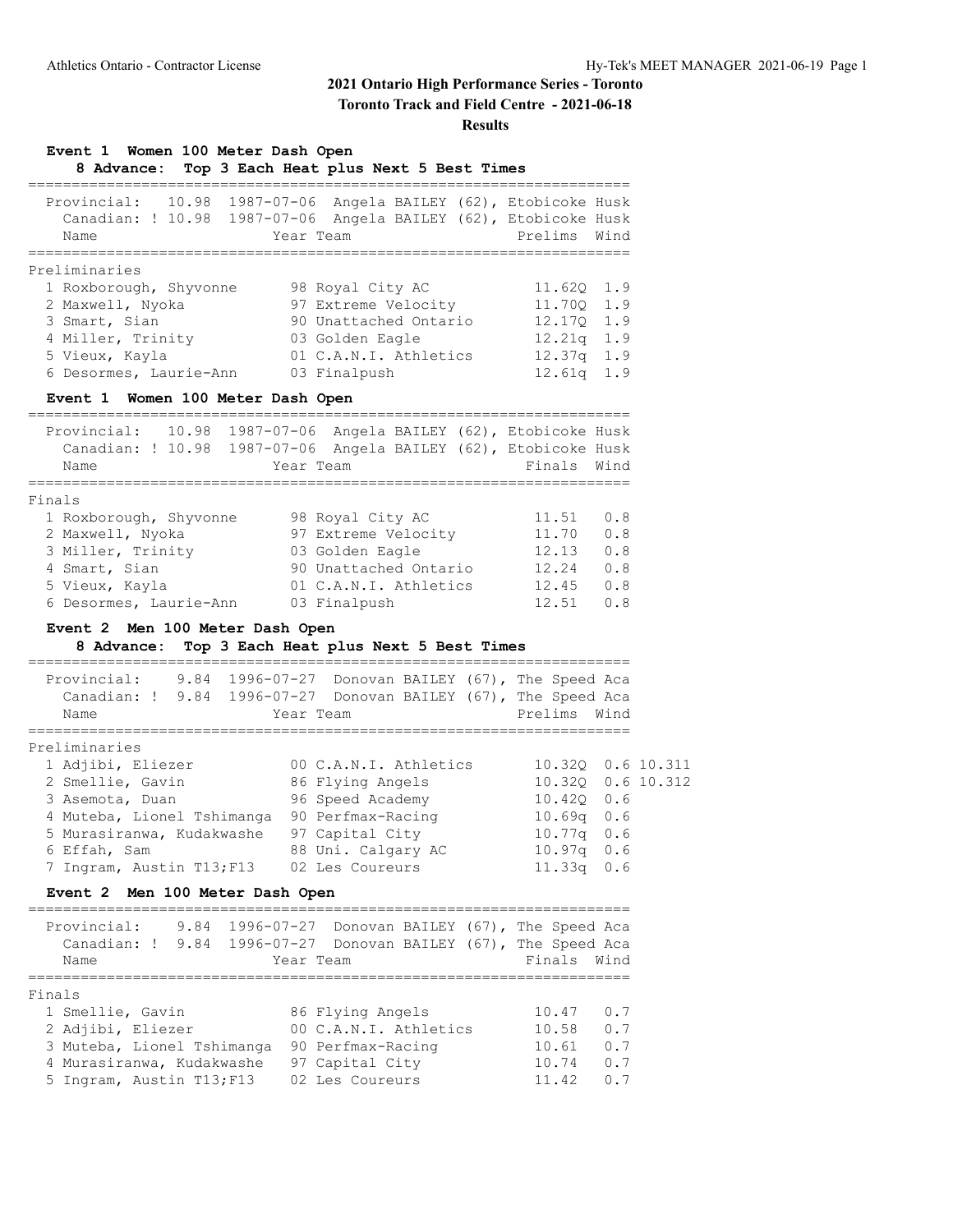## **2021 Ontario High Performance Series - Toronto Toronto Track and Field Centre - 2021-06-18**

**Results**

**Event 3 Women 200 Meter Dash Open**

| Provincial:<br>22.50<br>Canadian: ! 22.50 2017-07-18<br>Name                                                                | 2017-07-18 | Crystal EMMANUEL (91), Flying Angels<br>Crystal EMMANUEL (91), Flying Angels<br>Year Team                                         |                                                    | Finals Wind H#                                                                                             |
|-----------------------------------------------------------------------------------------------------------------------------|------------|-----------------------------------------------------------------------------------------------------------------------------------|----------------------------------------------------|------------------------------------------------------------------------------------------------------------|
| 1 Emmanuel, Crystal<br>2 Sherar, Zoe<br>3 Goudros, Izzy<br>4 Maxwell, Nyoka<br>5 Hyacinthe, Kimberly<br>6 Bollers, Ashantai |            | 91 Flying Angels<br>99 Royal City AC<br>03 Unattached Ontario<br>97 Extreme Velocity<br>89 Vainqueurs Plus<br>02 Project Athletic | 23.12<br>23.36<br>23.83<br>23.83<br>24.76<br>25.40 | $0.2 \quad 2$<br>$0.2 \quad 2$<br>$0.2 \quad 2$<br>$0.2 \quad 2$<br>$0.2 \quad 2$<br>0.2<br>$\overline{1}$ |
| 7 Reid, Hailey<br>8 Papaconstantinou, Mariss                                                                                |            | 04 Monte Cristo<br>99 Uni Toronto TC                                                                                              | 26.58<br>27.49                                     | 0.2<br>$\overline{1}$<br>0 <sub>2</sub><br>$\overline{1}$                                                  |

#### **Event 4 Men 200 Meter Dash Open**

========================================================================

| 19.80<br>Provincial: | 2017-08-16 Andre DE GRASSE (94), Speed Academy                                                                                                                                          |                                                                                                                                    |                                                                                                               |
|----------------------|-----------------------------------------------------------------------------------------------------------------------------------------------------------------------------------------|------------------------------------------------------------------------------------------------------------------------------------|---------------------------------------------------------------------------------------------------------------|
|                      |                                                                                                                                                                                         |                                                                                                                                    |                                                                                                               |
| Name                 | Year Team                                                                                                                                                                               | Finals                                                                                                                             | Wind H#                                                                                                       |
|                      |                                                                                                                                                                                         |                                                                                                                                    | 1.0 <sub>2</sub>                                                                                              |
|                      |                                                                                                                                                                                         |                                                                                                                                    | 1.0 2                                                                                                         |
|                      |                                                                                                                                                                                         |                                                                                                                                    |                                                                                                               |
|                      |                                                                                                                                                                                         |                                                                                                                                    | 1.0 <sub>2</sub>                                                                                              |
|                      | 02 C.A.N.I. Athletics                                                                                                                                                                   |                                                                                                                                    | 1.0 2                                                                                                         |
|                      | 98 Royal City T.F.C                                                                                                                                                                     | 21.78                                                                                                                              | $0.7 \quad 1$                                                                                                 |
|                      | 00 Royal City AC                                                                                                                                                                        | 21.86                                                                                                                              | 1.0 2                                                                                                         |
|                      | 00 Project Athletic                                                                                                                                                                     | 21.88                                                                                                                              | 1.0 2                                                                                                         |
|                      | 96 Unattached Ontario                                                                                                                                                                   | 21.89                                                                                                                              | $0.7 \quad 1$                                                                                                 |
|                      | 97 Ottawa Lions T.F.C.                                                                                                                                                                  | 22.05                                                                                                                              | $0.7 \quad 1$                                                                                                 |
|                      | 02 Royal City AC                                                                                                                                                                        | 22.11                                                                                                                              | $0.7 \quad 1$                                                                                                 |
|                      | 00 Royal City AC                                                                                                                                                                        |                                                                                                                                    | $0.7 \quad 1$                                                                                                 |
|                      | 96 St Christy                                                                                                                                                                           | 22.77                                                                                                                              | 0.7<br>$\overline{1}$                                                                                         |
|                      | 1 Lauzon, Jeremiah<br>2 Smellie, Gavin<br>3 Yassin, Mohamed<br>5 Penaloza, Marcus<br>6 Hamilton, Josh<br>7 Archer, Jemini<br>8 McClelland, Ryan<br>10 Davis, Richard<br>12 Jones, Logan | 00 Red Deer Titans<br>86 Flying Angels<br>93 Royal City AC<br>4 Collins, Alexander<br>9 Ben-Smith, Bertwin<br>11 MacNeill, Matthew | Canadian: ! 19.80 2017-08-16 Andre DE GRASSE (94), Speed Academy<br>20.88<br>21.19<br>21.63<br>21.68<br>22.50 |

#### **Event 5 Women 400 Meter Dash Open**

| Provincial:<br>Name   | 49.91 |  | Year Team |                       |  | 1984-08-06 Marita PAYNE (60), Scarboroug<br>Canadian: ! 49.91 1984-08-06 Marita PAYNE (60), Scarboroug<br>Finals |
|-----------------------|-------|--|-----------|-----------------------|--|------------------------------------------------------------------------------------------------------------------|
|                       |       |  |           |                       |  |                                                                                                                  |
|                       |       |  |           |                       |  |                                                                                                                  |
| 1 Innanen, Katrina    |       |  |           | 97 Unattached Ontario |  | 55.86                                                                                                            |
| 2 Ihunaeqbo, Christy  |       |  |           | 85 St Christy         |  | 57.32                                                                                                            |
| 3 Rummery, Amanda T46 |       |  |           | 97 Green and Gold     |  | 1:00.26                                                                                                          |
| 4 La-Rose, Arden      |       |  |           | 03 Central Toronto    |  | 1:00.75                                                                                                          |

### **Event 6 Men 400 Meter Dash Open**

| Provincial:<br>45.08<br>Canadian: ! 44.44<br>Name                                                                  | 2002-07-27<br>Shane NIEMI (78), Uni. Toront<br>Tyler CHRISTOPHER (83), U of<br>$2005 - 08 - 12$<br>Year Team           | Finals                                             |
|--------------------------------------------------------------------------------------------------------------------|------------------------------------------------------------------------------------------------------------------------|----------------------------------------------------|
| 1 Osei, Philip<br>2 Cole, Austin<br>3 White, Jalon<br>4 Harper, Tyler<br>5 Berkshire, Jack<br>6 Cunningham, Joshua | 90 Royal City AC<br>98 Capital City<br>00 Project Athletic<br>89 Royal City AC<br>98 Unattached NB<br>95 Royal City AC | 46.60<br>47.11<br>47.38<br>47.41<br>47.77<br>48.07 |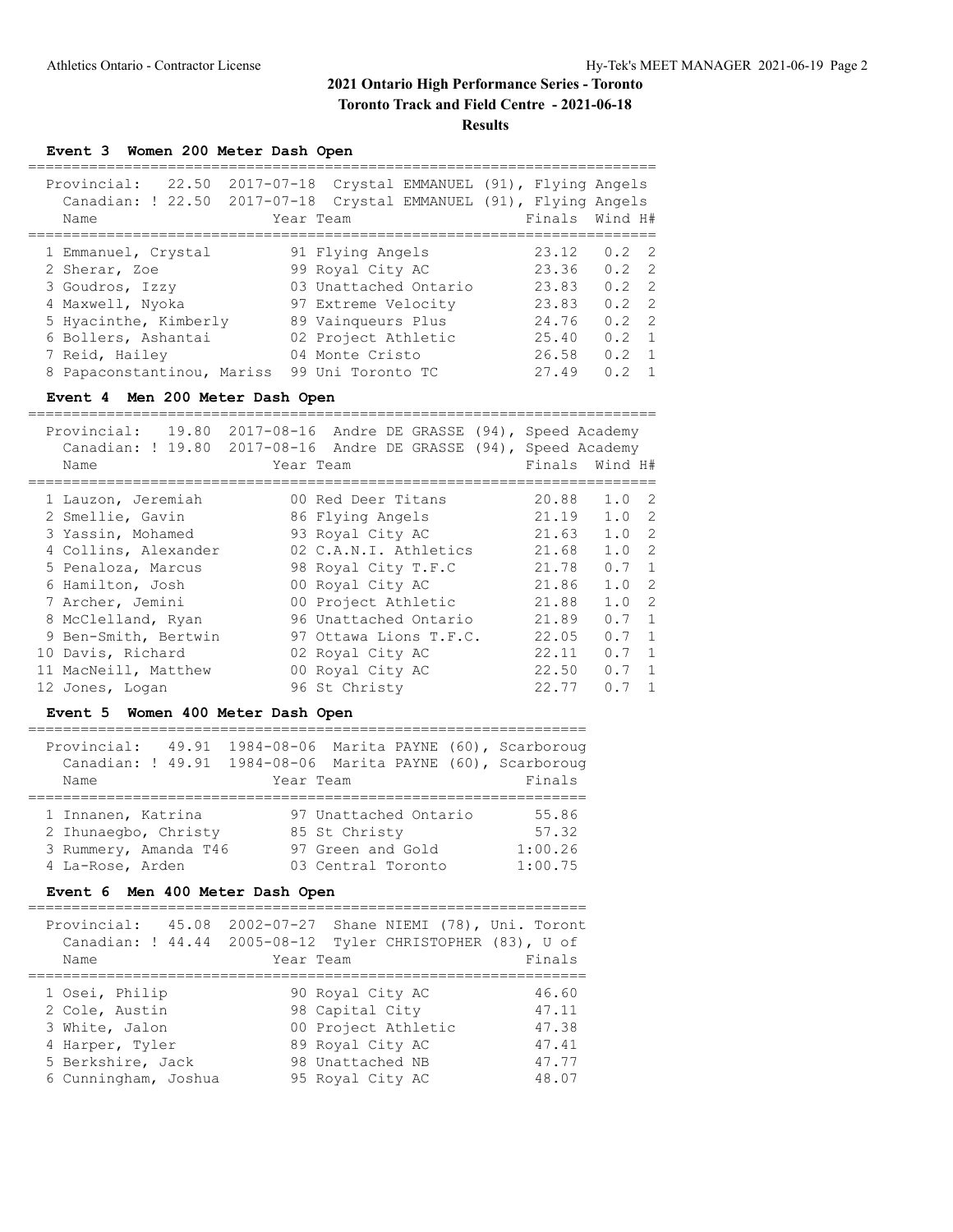**Toronto Track and Field Centre - 2021-06-18**

#### **Results**

### **....Event 6 Men 400 Meter Dash Open**

| 7 Penaloza, Marcus | 98 Royal City T.F.C   | 48.24 |
|--------------------|-----------------------|-------|
| 8 Rivard, Liam     | 01 Unattached Ontario | 49.41 |

#### **Event 7 Women 800 Meter Run Open**

================================================================ Provincial: 1:57.01 2021-07-17 Melissa BISHOP-NRIAGU (88),

| $L$ $\perp$ $U$ $V$ $\perp$ $H$ $L$ $\perp$ $G$ $\perp$ $\perp$<br>Name | LOLI UTTI TIELLOSA DISHUI NIILAGU (UUTT<br>Canadian: ! 1:57.01 2021-07-17 Melissa BISHOP-NRIAGU (88),<br>Year Team | Finals  |
|-------------------------------------------------------------------------|--------------------------------------------------------------------------------------------------------------------|---------|
| 1 Taylor, Ashley                                                        | 95 Unattached Ontario                                                                                              | 2:05.11 |
| 2 Gaskin, Sonia                                                         | 94 York Uni T.F.C.                                                                                                 | 2:05.62 |
| 3 Propp, Adrea                                                          | 92 Unattached SK                                                                                                   | 2:07.00 |
| 4 Gollish, Sasha                                                        | 81 Unattached Ontario                                                                                              | 2:07.23 |
| 5 Knelsen, Hallee                                                       | 03 St Thomas Legion                                                                                                | 2:08.21 |
| 6 Larkin, Gracelyn                                                      | 01 Greater Uxbridge                                                                                                | 2:10.41 |
| 7 Clarke, Madison                                                       | 95 Ottawa Lions T.F.C.                                                                                             | 2:11.70 |

#### **Event 8 Men 800 Meter Run Open**

================================================================

| 1:43.20<br>Provincial:<br>Canadian: ! 1:43.20<br>Name | $2020 - 07 - 18$<br>$2020 - 07 - 18$ | Brandon MCBRIDE (94), Borde<br>Brandon MCBRIDE (94), Borde<br>Year Team | Finals     |
|-------------------------------------------------------|--------------------------------------|-------------------------------------------------------------------------|------------|
|                                                       |                                      |                                                                         |            |
| 1 Heppenstall, Robert                                 |                                      | 97 Canada                                                               | 1:46.73    |
| 2 Madden, Kyle                                        |                                      | 98 Royal City AC                                                        | 1:50.51    |
| 3 Richardson, Ben                                     |                                      | 95 Newmarket Huskie                                                     | 1:51.85    |
| 4 Larkin, Matthew                                     |                                      | 02 Greater Uxbridge                                                     | 1:53.03    |
| 5 Ellis, Micaiah                                      |                                      | 04 Unattached Ontario                                                   | 1:53.52    |
| 6 Neri, Nick T13                                      |                                      | 98 Uni Windsor AC                                                       | 2:24.24    |
| -- Rivard, Liam                                       |                                      | 01 Unattached Ontario                                                   | <b>DNF</b> |

### **Event 9 Women 1500 Meter Run Open**

| Provincial:        | 3:56.12  2019-10-05  Gabriela DEBUES-STAFFORD (9<br>Canadian: ! 3:56.12 2019-10-05 Gabriela DEBUES-STAFFORD (9 |         |
|--------------------|----------------------------------------------------------------------------------------------------------------|---------|
| Name               | Year Team                                                                                                      | Finals  |
| 1 Teschuk, Erin    | 94 Unattached Manitoba                                                                                         | 4:22.58 |
| 2 Current, Kate    | 98 London Western                                                                                              | 4:24.27 |
| 3 Larkin, Gracelyn | 01 Greater Uxbridge                                                                                            | 4:24.33 |
| 4 Brennan, Becca   | 96 Unattached Ontario                                                                                          | 4:28.08 |

### **Event 10 Women 100 Meter Hurdles 0.840m Open 8 Advance: Top 3 Each Heat plus Next 2 Best Times**

### ========================================================================

| Name                     |  | Provincial: 12.46 2004-06-19 Perdita FELICIEN (80), OT Fitness Tra<br>Canadian: ! 12.46 2004-06-19 Perdita FELICIEN (80), OT Fitness Tra<br>Year Team | Prelims Wind H#  |  |
|--------------------------|--|-------------------------------------------------------------------------------------------------------------------------------------------------------|------------------|--|
| Preliminaries            |  |                                                                                                                                                       |                  |  |
| 1 Abdul-Rashid, Mariam   |  | 97 Speed Academy                                                                                                                                      | 13.270 0.4 2     |  |
| 2 Jacques, Farah         |  | 90 Maximus Performance                                                                                                                                | $14.050 - 0.5$ 1 |  |
| 3 Spearchief-Morris, Joy |  | 94 London Western                                                                                                                                     | 13.860 0.4 2     |  |
| 4 Whyte, Angela          |  | 80 Running Room AC                                                                                                                                    | $14.120 - 0.5$ 1 |  |
| 5 O'Connor, Jaymie       |  | 97 Dynamique de Laval                                                                                                                                 | 13.890 0.4 2     |  |
|                          |  |                                                                                                                                                       |                  |  |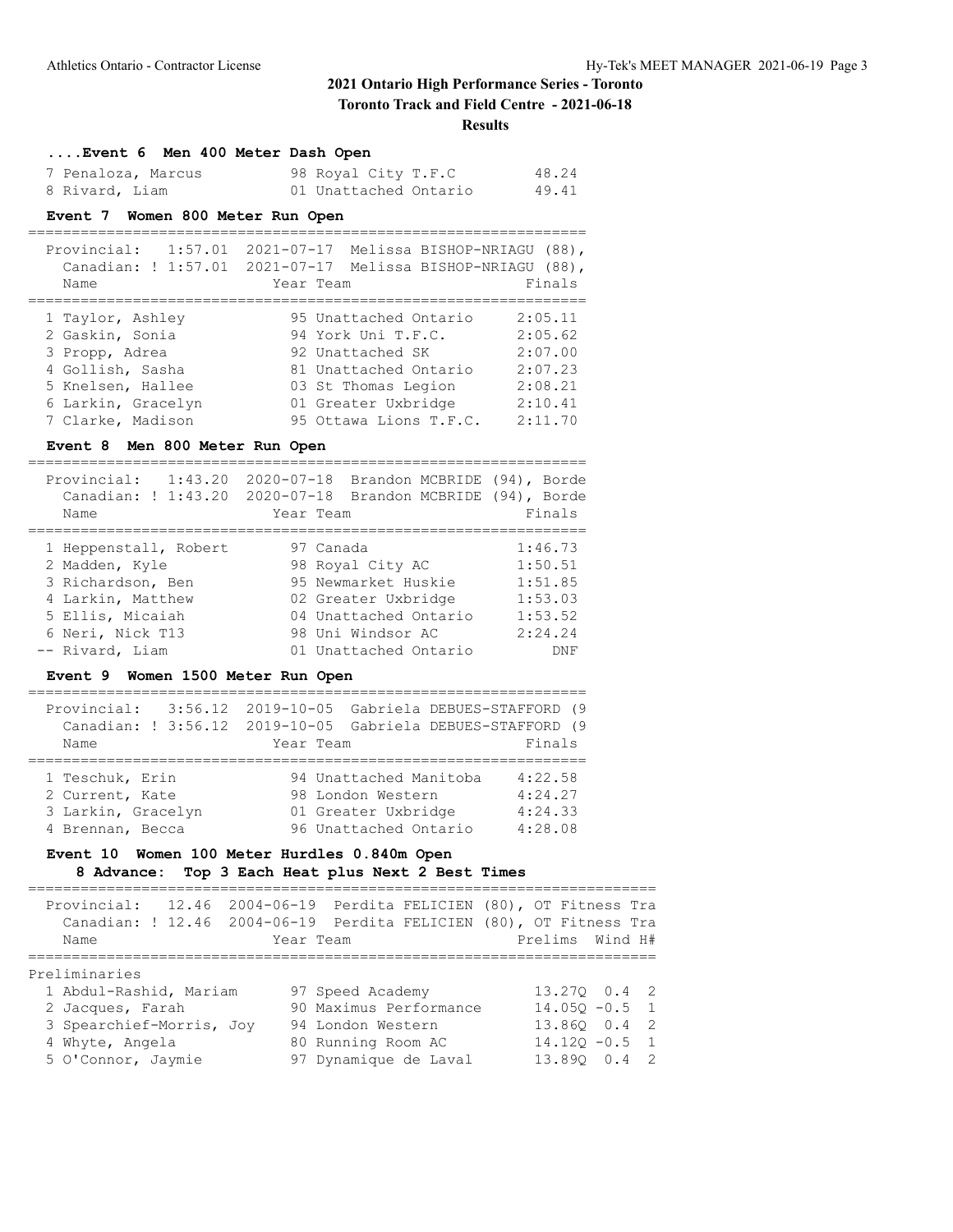**Toronto Track and Field Centre - 2021-06-18**

**Results**

### **....Event 10 Women 100 Meter Hurdles 0.840m Open**

| 6 Abiodun, Nike   | 00 Royal City AC      | $14.400 - 0.5$ 1 |  |
|-------------------|-----------------------|------------------|--|
| 7 Léveillé, Maude | 95 Sherbrooke         | $14.18q$ 0.4 2   |  |
| 8 Reid, Hailey    | 04 Monte Cristo       | $14.82q$ 0.4 2   |  |
| 9 Weening, Abby   | 03 Peak Velocity      | $14.94$ 0.4 2    |  |
| 10 Desousa, Tayah | 03 St Thomas Legion   | $15.08 - 0.5$ 1  |  |
| 11 Smart, Sian    | 90 Unattached Ontario | $15.13 - 0.5$ 1  |  |
| 12 Selkirk, Robin | 03 Unattached Ontario | $16.10 - 0.5 1$  |  |

#### **Event 10 Women 100 Meter Hurdles 0.840m Open**

|        | Provincial:<br>12.46<br>Canadian: ! 12.46<br>Name | Year Team | 2004-06-19 Perdita FELICIEN (80), OT Fitness<br>2004-06-19 Perdita FELICIEN (80), OT Fitness | Finals | Wind           |
|--------|---------------------------------------------------|-----------|----------------------------------------------------------------------------------------------|--------|----------------|
| Finals |                                                   |           |                                                                                              |        |                |
|        | 1 Abdul-Rashid, Mariam                            |           | 97 Speed Academy                                                                             | 13.14  | 0.1            |
|        | 2 Jacques, Farah                                  |           | 90 Maximus Performance                                                                       | 13.66  | 0.1            |
|        | 3 Spearchief-Morris, Joy                          |           | 94 London Western                                                                            | 13.85  | 0.1            |
|        | 4 Whyte, Angela                                   |           | 80 Running Room AC                                                                           | 13.89  | 0.1            |
|        | 5 O'Connor, Jaymie                                |           | 97 Dynamique de Laval                                                                        | 13.90  | 0.1            |
|        | 6 Léveillé, Maude                                 |           | 95 Sherbrooke                                                                                | 14.19  | 0.1            |
|        | 7 Abiodun, Nike                                   |           | 00 Royal City AC                                                                             | 14.33  | 0.1            |
|        | 8 Reid, Hailey                                    |           | 04 Monte Cristo                                                                              | 14.94  | O <sub>1</sub> |

### **Event 11 Men 110 Meter Hurdles 1.067m Open**

**8 Advance: Top 3 Each Heat plus Next 5 Best Times**

| Provincial: 13.08<br>Canadian: ! 13.08<br>Name | Year Team | 1993-07-01 Mark MCKOY (61), Unattached<br>1993-07-01 Mark MCKOY (61), Unattached | Prelims            | Wind |
|------------------------------------------------|-----------|----------------------------------------------------------------------------------|--------------------|------|
|                                                |           |                                                                                  |                    |      |
| Preliminaries                                  |           |                                                                                  |                    |      |
| 1 Thorne, Craig                                |           | 01 Royal City AC                                                                 | 13.970 1.0         |      |
| 2 Bruce, Cameron                               |           | 00 Unattached Ontario                                                            | 14.160 1.0         |      |
| 3 Collins, Alexander                           |           | 02 C.A.N.I. Athletics                                                            | 14.460             | 1.0  |
| 4 Jovin, Marceau                               |           | 96 Golden Eagle                                                                  | 14.98a             | 1.0  |
| 5 Adeleye, David                               |           | 02 Ottawa Lions T.F.C.                                                           | 15.03 <sub>q</sub> | 1.0  |
| 6 Exlev, Adam                                  |           | 01 Unattached Ontario                                                            | 15.04 <sub>q</sub> | 1.0  |
| -- Ehrhardt, Taylor                            |           | 91 London Western                                                                | DO                 | 1.0  |

### **Event 11 Men 110 Meter Hurdles 1.067m Open**

| Provincial:<br>13.08<br>Canadian: ! 13.08<br>Name | Year Team | 1993-07-01 Mark MCKOY (61), Unattached<br>1993-07-01 Mark MCKOY (61), Unattached | Finals | Wind      |  |
|---------------------------------------------------|-----------|----------------------------------------------------------------------------------|--------|-----------|--|
| Finals                                            |           |                                                                                  |        |           |  |
| 1 Thorne, Craig                                   |           | 01 Royal City AC                                                                 | 13.98  | 0.4       |  |
| 2 Jovin, Marceau                                  |           | 96 Golden Eagle                                                                  | 14.56  | 0.4       |  |
| 3 Collins, Alexander                              |           | 02 C.A.N.I. Athletics                                                            | 14.59  | 0.4       |  |
| 4 Adeleye, David                                  |           | 02 Ottawa Lions T.F.C.                                                           | 14.92  | 0.4       |  |
| 5 Exlev, Adam                                     |           | 01 Unattached Ontario                                                            | 14.98  | $0\quad4$ |  |
|                                                   |           |                                                                                  |        |           |  |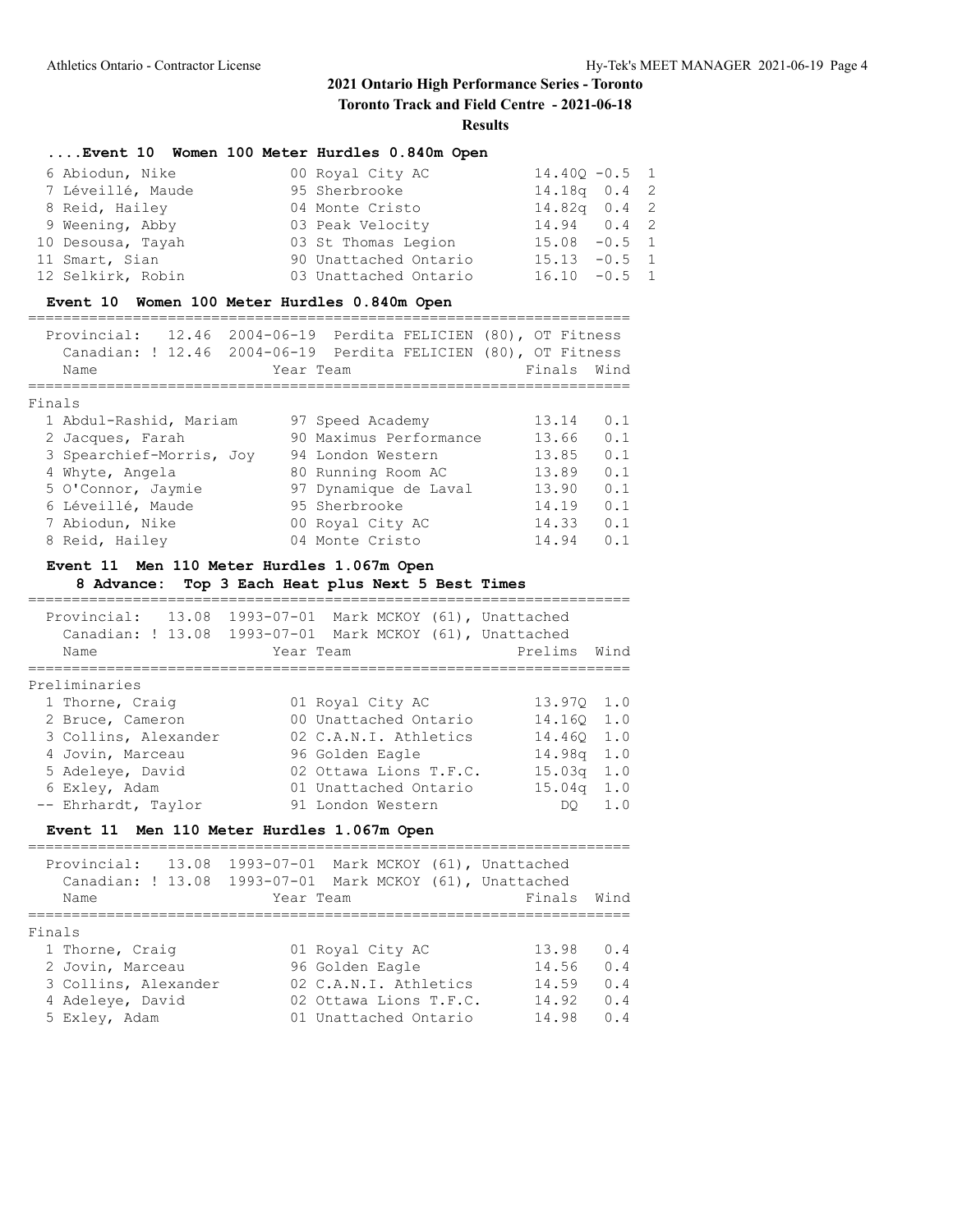**Toronto Track and Field Centre - 2021-06-18**

**Results**

**Event 12 Women Long Jump Open**

| Provincial: 6.85m 2008-06-07 Tabia CHARLES (85), Elite Edge<br>Canadian: ! 6.99m 2015-05-29 Christabel NETTEY (91), Vancouver |
|-------------------------------------------------------------------------------------------------------------------------------|
| Finals Wind<br>Name<br><b>Example 2</b> Year Team                                                                             |
| 1 Omahen, Emily 94 Uni Windsor AC 5.98m 0.9                                                                                   |
| $5.46m (+0.0)$ FOUL $(1.8)$ $5.98m(0.9)$ $5.71m(2.2)$ FOUL $(1.5)$ $5.81m(0.5)$                                               |
| 2 Scott-Kilgo, Jasmine 00 Border City AC 5.88m +0.0                                                                           |
| FOUL $(+0.0)$ 5.81m $(-1.4)$ 5.88m $(+0.0)$ 5.60m $(2.5)$ PASS PASS                                                           |
| 3 Goudros, Izzy 63 Unattached Ontario 5.84m 0.7                                                                               |
| $5.69$ m $(0.6)$ $5.71$ m $(-0.8)$ $5.57$ m $(0.2)$ FOUL $(2.0)$ FOUL $(3.5)$ $5.84$ m $(0.7)$                                |
| 03 St Thomas Legion $5.50m -0.2$<br>4 Desousa, Tayah                                                                          |
| $5.44$ m(-0.3) FOUL(+0.0) $5.50$ m(-0.2) FOUL(3.0) FOUL(1.9) FOUL(2.4)                                                        |
| 5 Drosdowech, Sonja 38 Unattached Ontario 5.46m +0.0                                                                          |
| $5.41m(-0.9)$ $5.46m(+0.0)$ $5.37m(-0.6)$ FOUL(2.6) $4.97m(0.4)$ $5.35m(1.9)$                                                 |
| 6 Selkirk, Robin 63 Unattached Ontario 5.22m 2.0                                                                              |
| $5.20$ m $(0.9)$ FOUL $(+0.0)$ FOUL $(0.8)$ FOUL $(1.0)$ $4.95$ m $(0.2)$ $5.22$ m $(2.0)$                                    |
| 7 Harrison, Anaya-Nichole 02 Unattached Ontario 5.06m 0.1                                                                     |
| $4.88$ m (-0.2) $4.98$ m (+0.0) $5.06$ m (0.1) $4.78$ m (0.3) FOUL (2.1) FOUL (1.7)                                           |
| -- Wilson-Walker, Madison T 97 London Western FOUL                                                                            |
| FOUL<br>FOUL FOUL FOUL<br>FOUL FOUL                                                                                           |

### **Event 13 Women Shot Put 4.00kg Open**

| Provincial:<br>19.28m  2019-09-01  Brittany CREW (94), SISU Thr<br>Canadian: ! 19.28m  2019-09-01  Brittany CREW (94), SISU Thr<br>Year Team<br>Name | Finals |
|------------------------------------------------------------------------------------------------------------------------------------------------------|--------|
| 02 Project Athletic<br>1 Ezukuse, Biniosa<br>12.84m 13.26m 13.32m 12.99m 12.98m 13.33m                                                               | 13.33m |
| 2 Sands, Liv<br>03 London Western<br>12.21m 12.67m FOUL 12.34m 12.22m 12.28m                                                                         | 12.67m |
| 3 Bolton, Charlotte F41 03 Woodstock Legion<br>FOUL FOUL FOUL 8.73m 8.60m FOUL                                                                       | 8.73m  |
| 4 Calovini, Laura F37 01 Cruisers Sports<br>7.49m 7.10m 7.05m 7.05m 7.33m 7.04m                                                                      | 7.49m  |

### **Event 14 Men Shot Put 7.26kg Open**

| Provincial: 21.18m 2019-04-20 Tim NEWDOW (90), Ottawa Lion<br>Canadian: ! 22.21m  2011-06-25  Dylan ARMSTRONG (81), Kamloo<br>Name<br>Year Team | Finals |
|-------------------------------------------------------------------------------------------------------------------------------------------------|--------|
| 98 London Western<br>1 Bujnowski, Mark<br>FOUL 17.49m 17.30m 17.80m FOUL 17.69m                                                                 | 17.80m |
| 95 Sisu Throws Club<br>2 Pawliw, Eli<br>16.36m 16.29m 16.97m 17.17m 16.29m 16.84m                                                               | 17.17m |
| 03 Beckwith AC<br>3 Lewis, Spencer<br>15.81m FOUL 15.58m FOUL FOUL FOUL                                                                         | 15.81m |
| 91 Sisu Throws Club<br>4 Brathwaite, Eric<br>13.86m 14.04m 14.44m FOUL FOUL 14.12m                                                              | 14.44m |
| 96 Unattached Ontario<br>5 Lepage, Pierce<br>13.21m 13.13m 13.94m 14.28m PASS PASS                                                              | 14.28m |
| 99 Uni Windsor AC<br>6 Webb, Zion<br>FOUL FOUL 13.25m FOUL 12.66m 13.86m                                                                        | 13.86m |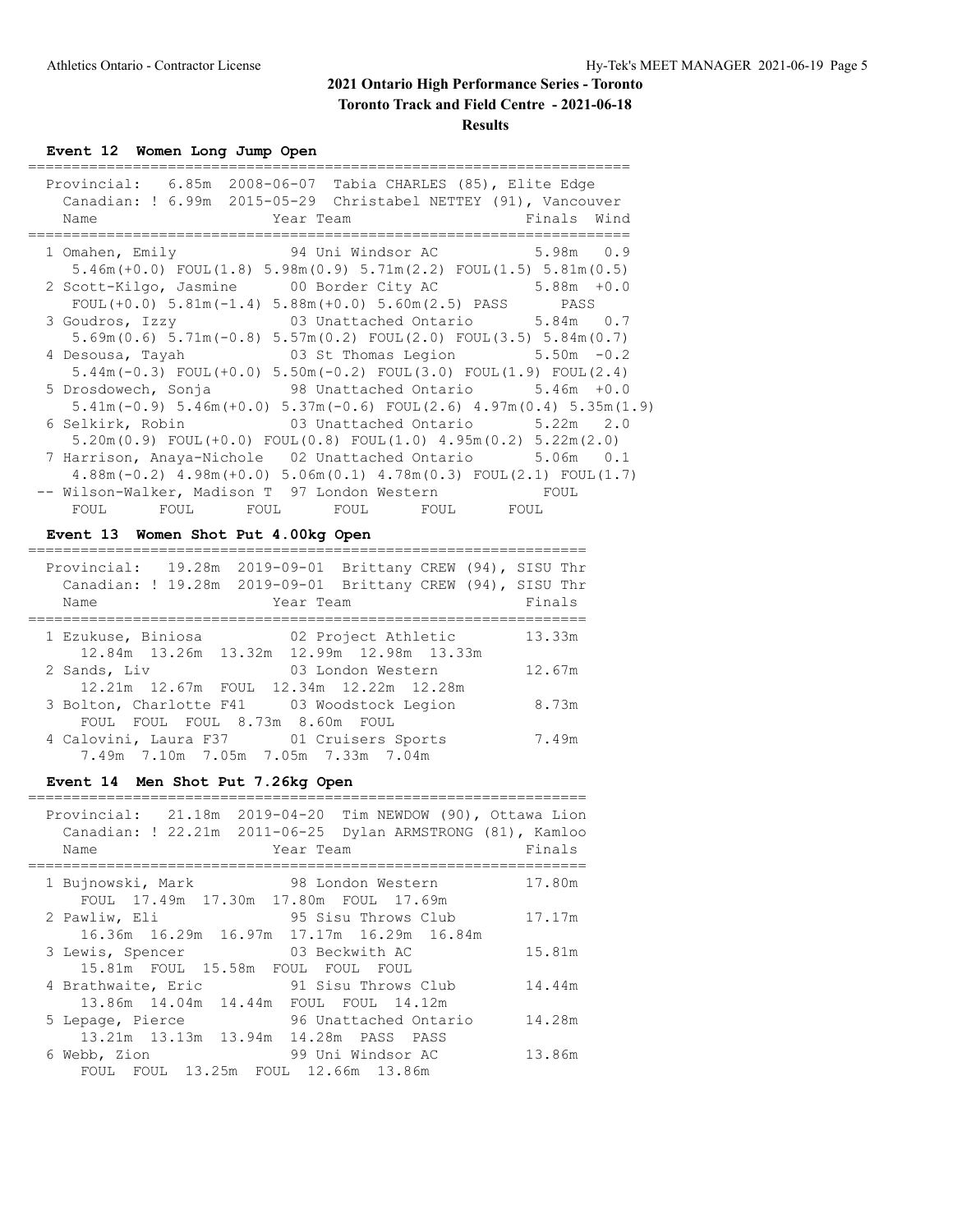**Toronto Track and Field Centre - 2021-06-18**

#### **Results**

| Event 14 Men Shot Put 7.26kg Open          |        |
|--------------------------------------------|--------|
| 7 Mechler, Nathaniel 97 Unattached Ontario | 13.32m |
| 13.32m FOUL FOUL 12.88m FOUL PASS          |        |
| 8 Kizell, William 63 Brockville Legio      | 12.32m |
| 11.50m FOUL 11.65m FOUL 11.73m 12.32m      |        |

#### **Event 15 Women Discus Throw 1.00kg Open**

|  | Name                                                                                      | Provincial: 59.76m 2001-05-03 Tina MCDONALD (76), Toronto<br>Canadian: ! 62.72m 1979-08-23 Carmen IONESCO (54), Unattac<br>Year Team | Finals |
|--|-------------------------------------------------------------------------------------------|--------------------------------------------------------------------------------------------------------------------------------------|--------|
|  | FOUL 54.17m FOUL FOUL 50.86m 55.18m                                                       | 1 Tutti, Trinity 00 Sisu Throws Club                                                                                                 | 55.18m |
|  | 51.62m  49.35m  48.95m  FOUL  FOUL  47.02m                                                | 2 Tunks, Julia                             06 London Western                                                                         | 51.62m |
|  | 3 Stephens, Alison 01 London Western<br>FOUL FOUL FOUL FOUL 42.76m FOUL                   |                                                                                                                                      | 42.76m |
|  | 4 Sands, Liv<br>35.94m 36.86m 35.15m 36.39m FOUL FOUL                                     | 03 London Western                                                                                                                    | 36.86m |
|  | 5 Foessel, Renee F38 95 Cruisers Sports<br>34.66m 34.33m 33.85m 35.17m FOUL 33.23m        |                                                                                                                                      | 35.17m |
|  | 6 Ljubisic, Ljiljana F11 60 Unattached BC<br>27.40m  24.39m  26.94m  25.48m  FOUL  25.62m |                                                                                                                                      | 27.40m |
|  | 22.21m 23.21m 23.50m 20.12m 22.94m 23.47m                                                 | 7 Bolton, Charlotte F41 03 Woodstock Legion                                                                                          | 23.50m |
|  | 18.96m 18.91m 18.70m 19.96m 19.35m 19.36m                                                 | 8 Calovini, Laura F37 01 Cruisers Sports                                                                                             | 19.96m |

### **Event 16 Men Discus Throw 2.00kg Open**

| Provincial: 67.88m 1988-05-14 Jason TUNKS (75), London Wes<br>Canadian: ! 67.88m  1998-05-14  Jason TUNKS (75), London Wes |        |
|----------------------------------------------------------------------------------------------------------------------------|--------|
| Year Team<br>Name                                                                                                          | Finals |
| 1 Young, Jordan 62.47m<br>FOUL 62.47m FOUL 60.45m 60.51m 62.20m                                                            |        |
| 2 Bujnowski, Mark 38 London Western 54.03m<br>54.03m  49.41m  FOUL  50.49m  52.77m  FOUL                                   |        |
| 3 Tunks, Jason 3 75 London Western 49.19m<br>49.19m 47.01m 48.39m 47.40m 46.69m 46.42m                                     |        |
| 4 Lepage, Pierce 36 Unattached Ontario 48.32m<br>FOUL FOUL 45.70m 44.76m 48.32m FOUL                                       |        |
| 5 Nikolovski, Peter 94 York Uni T.F.C. 47.71m<br>46.89m  45.75m  FOUL  46.42m  47.59m  47.71m                              |        |
| 6 Kizell, William               03 Brockville Legio<br>45.00m 43.46m 44.90m 42.51m FOUL 41.63m                             | 45.00m |
| 7 Ehrhardt, Taylor 91 London Western 44.61m<br>35.19m  44.06m  FOUL  40.41m  39.49m  44.61m                                |        |
| 8 Mechler, Nathaniel 97 Unattached Ontario 41.95m<br>41.47m 41.95m 36.41m FOUL FOUL PASS                                   |        |
| 9 Zesseu, Jesse T37; F37 99 Royal City AC<br>FOUL FOUL 34.50m 41.28m FOUL FOUL                                             | 41.28m |